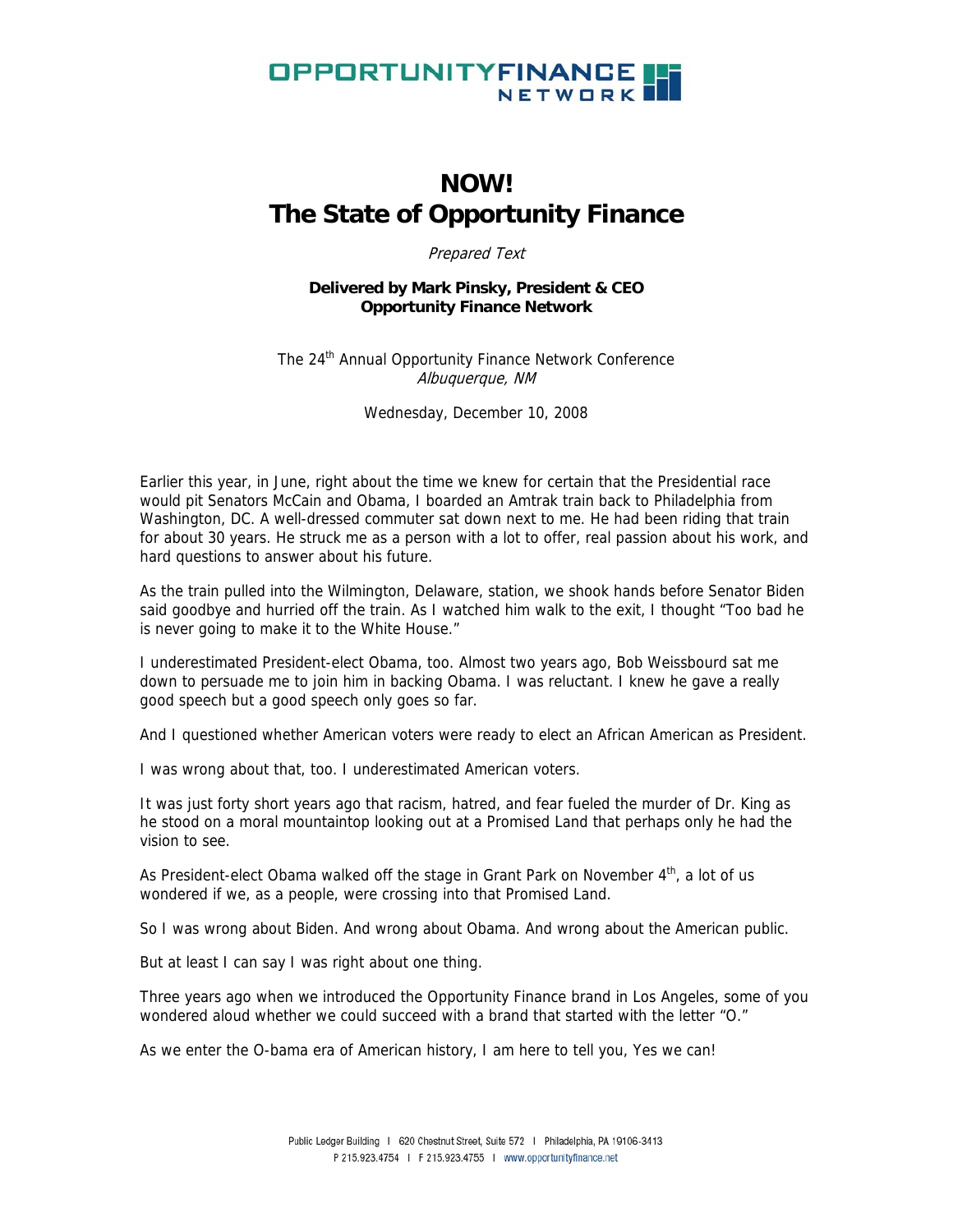

Welcome to Opportunity Finance Network's  $24<sup>th</sup>$  Annual Conference. And welcome to Albuquerque, a remarkable city in a truly enchanted, blue state.

It is an honor for me to stand before you today.

I want to offer my thoughts on where the Opportunity Finance industry is going and the reason I believe we must—and will—get there.

I will talk about the greedy false prophets who have undermined the economy, the early prophets of our own work … the promise our work brings to a troubled nation … and what I believe can—and must—happen.

New Mexico is a great place to be as we work through a transformational moment for our industry, our economy, our global financial system, and our nation. The past is visceral here. You can sense it in the mountains and mesas. You can see it where Native history blends with Latino culture, and where the U.S. government overlaps tribal autonomy.

You can sense the moment—and the challenges—as we prepare for our nation's first African American President … as we look for signs of innovative new policies replacing tired old ones … and as we peer through the haze of economic and financial crises for a glimpse of better times.

As a nation, as an industry, and as individuals we face uncertainty, challenges, and opportunities at a scale and scope we have rarely seen before and perhaps never will see again.

You knew when you arrived here that things are bad in our communities and in our nation. I want you to know as you leave here that you are key to making things better and that we have the experience and the capacity to help make things good again.

For that reason, Opportunity Finance Network is presenting this Conference to prepare us for our future, to respond to our present, and to build on our past.

We will discuss this week how CDFIs are responding to the economy. We will consider our role in fixing the financial market meltdown. We will explore policy possibilities and risks. We will honor the achievements of Native CDFIs and celebrate some of your peers.

This Conference is full of things meant to help you.

Our best resources are the people who are in this room, and so we have tried to organize the Conference to give you many chances and ways to learn with them and from them.

The Capitalization track could not be more timely than in the middle of an once-in-a-lifetime credit freeze.

The Emerging Issues track gives us the chance to get our brains around the complex and fastpaced market environment we are working through.

"Policy NOW" leverages our shared policy campaign anchored by The NEXT American Opportunity: Good Policies for a Great America.

At the OFN Membership Meeting tomorrow afternoon, we will talk about how we are moving our Opportunity Agenda forward.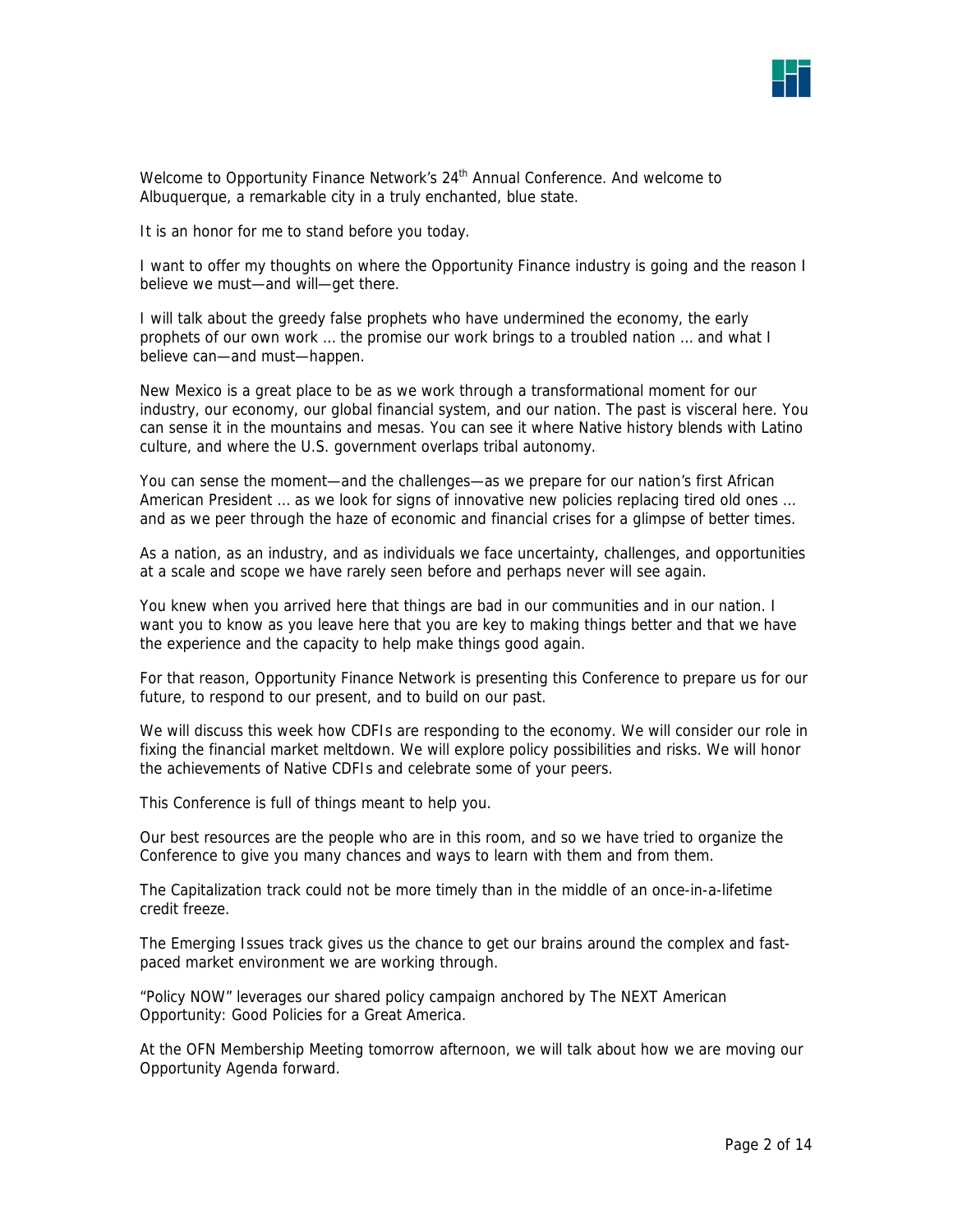

You are the key to our Opportunity Agenda: To succeed, we need you like never before to tell your story, to reach out to federal policymakers and to leverage your networks with you, and to coordinate closely with OFN's policy team.

We have a Green Finance track. OFN intends to make green, sustainable financing a central strategy for CDFIs.

The Strategic Communications track will help more of you embrace and advance our common effort to tell our story more effectively and to reach new markets of investors, funders, policy makers, and consumers.

We are benefiting from the work of the Native CDFI sector. From the opening ceremony and reception last night to the Native CDFI track to the Native CDFI Awards Ceremony tomorrow night to the concluding Native flag ceremony, we want to honor the accomplishments of Native CDFIs. We also want to learn from them.

We are continuing a tradition we started last year of making our Conference gifts meaningful. This year, I am proud that we are making a \$5 donation on behalf of each of you to the National Indian Education Association.

Based on your feedback, we have introduced a Conference Track on CDFI Fundamentals for new CDFI staff, for CDFIs moving into new financing areas, for small and emerging CDFIs, and for funders and investors.

This morning we learned with Jim Collins, one of the most interesting and important business thinkers of our time. There are many ways to continue that learning, including the discussion sessions this afternoon. I will talk in a few minutes about how his work can benefit ours.

One thing we all learned is that Good to Great recognizes that every CDFI can be great.

This evening we will see that idea in practice when we recognize the 2008 Awardees of the **Wachovia NEXT Awards for Opportunity Finance in Partnership with the John D. & Catherine T. MacArthur Foundation**.

To start, tonight we will award \$100,000 in four, \$25,000 Awards to CDFIs that have achieved great things in the past year in the areas of Policy, Financial Performance, Innovation, and Impact.

And things really heat up when we announce the multimillion-dollar recipients of the 2008 **Wachovia NEXT Awards for Opportunity Finance** and award \$8.25 million!

Ten of your peers—10 exceptional CDFIs—earned spots in the Semifinals of this year's awards. Four (4) made it to the finals.

I want your help to recognize our six semifinalists. They are exceptional CDFIs and they deserve your respect and admiration:

- **Hi** ASI Federal Credit Union
- **Hi** Corporation for Supportive Housing
- **Li** Lower East Side People's Federal Credit Union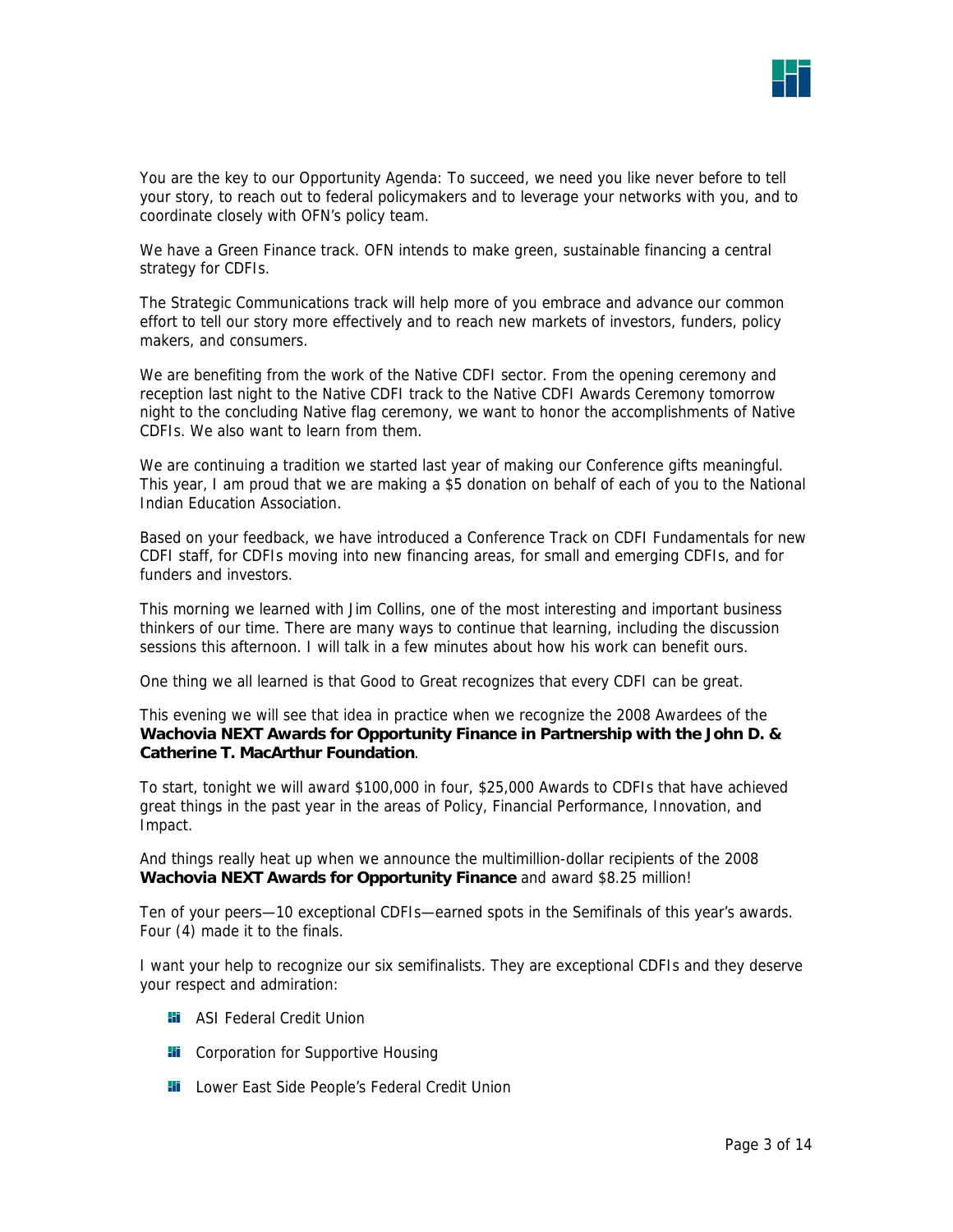

- **Li** Low Income Investment Fund
- **Hi** NHS of Chicago
- **H** Southern Bancorp

Four finalists will be competing tonight for \$8.25 million in grants and low-cost, long-term loans. All four finalists deserve recognition and investments.

We will award \$2.75 million to one of two Finalists in the \$10mm-\$50mm financial assets category. Let's meet them:

- **Fi** Community First Fund of Lancaster, PA
- **Homewise** of Santa Fe, NM

To top off the Awards, in the \$50 million-plus category we will award \$5.5 million to either:

- **II** IFF, based in Chicago, IL, or
- **Hi** New Hampshire Community Loan Fund based in Concord, NH.

The evening starts at 6:30.

It ends only after we're all exhausted and exhilarated from a night of dancing and partying in a Celebration of CDFIs!

So brush off the brims of your hats, warm up your cowboy boots, put on your bolo ties, and get ready to party.

This Conference is the product of a year-long collaboration. It would not be possible without unique contributions from many partners. I am deeply grateful to all of them.

Let me begin with our major sponsors, all of which provided substantial financial and human resources:

- **Bank of America, our Platinum Sponsor**
- **H** Our Gold Sponsors: CapitalOne, Citi, Home Depot Foundation, and Wachovia
- **II** Our Silver Sponsors: HSBC, JPMorganChase, and Merrill Lynch
- **Hi** And all of our Bronze and Community Sponsors

We also need to give our thanks to our partners in planning, organizing, and convening this event:

Our Local Co-hosts have done an extraordinary job at making sure that you experience New Mexico as it is meant to be experienced. Thanks to:

**H** ACCION New Mexico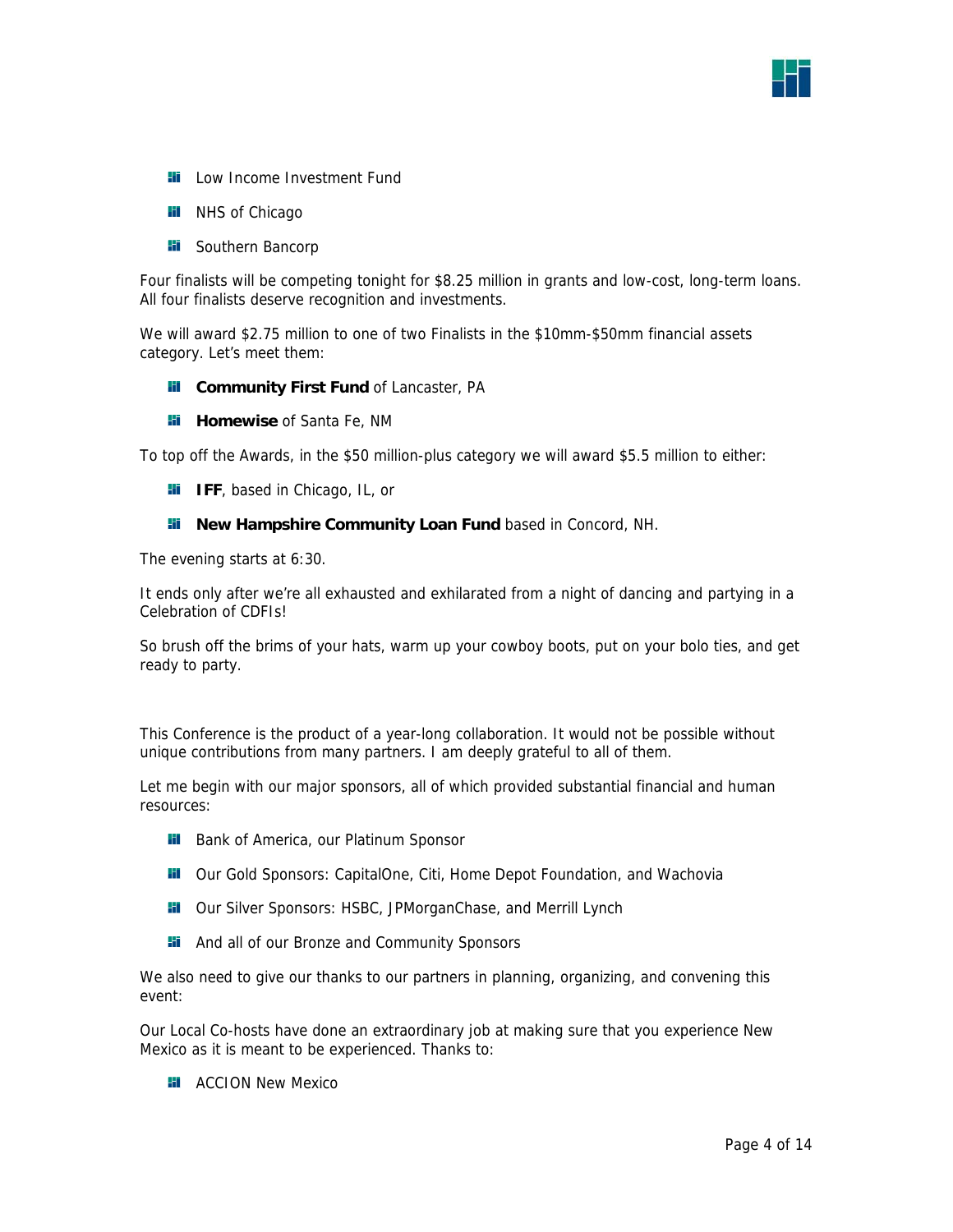

- **Hi** Homewise, Inc.
- **The Loan Fund, and**
- **Hi** New Mexico Community Capital.

Our enduring appreciation goes to Oweesta, our National co-host and Native Convening Co-host.

The Federal Reserve Bank of Kansas City, in whose region we are meeting, played a critical role in our planning, as well.

Last, please also help me thank Donna Fabiani and the OFN staff who produced this great gathering.

Last year we introduced the **Ned Gramlich Lifetime Achievement Award for Responsible Lending**. Our highest tribute, The Ned Gramlich Award recognizes exceptional people who, like Ned, have dedicated their lives—and not just their careers—to our shared enterprise.

Last year we honored Ned posthumously. This year we are honoring Ned by giving the award to another unsung champion, a dedicated pioneer, an innovator, a leader, and an inspiration.

The choice this year was unanimous.

Please join me in recognizing **Cliff Rosenthal**, President of the National Federation of Community Development Credit Unions.

Cliff's work reflects his lifelong passion for justice, his unmatched commitment to low-income and low-wealth people and places, and his unerring moral sense. For the Federation and for our industry, Cliff is a leader of leaders.

Cliff has grown the community development credit union (CDCU) sector to more than 200 institutions in 46 states managing more than \$4 billion and serving more than 1 million people. He has provided assistance to hundreds of CDCUs and leadership to our industry.

Cliff is so effective on the ground and so modest about his work that very few people know the instrumental role his vision has played for all of us. It was Cliff's prophetic proposal in the late 1980's for a "National Neighborhood Bank" that inspired the CDFI Fund.

On a more personal note, Cliff is a great friend. I see him as a partner and look to him as a trusted counselor. He taught me how to lead a national membership organization, when to compromise and when to fight, and how to win victories that matter and that last.

One of Ned's close friends and colleagues, Federal Reserve Chairman Ben Bernanke, issued a statement when he learned that Cliff would be receiving this award. This is what he said:

"I offer my sincere congratulations to Cliff on being awarded the Ned Gramlich Lifetime Achievement Award for Responsible Lending. Cliff has dedicated an illustrious career to expanding economic opportunities for lower-income households and communities. His considerable contributions toward this end exemplify Ned's legacy as an advocate for policies and practices that help families at the lower levels of the income scale improve their financial wellbeing."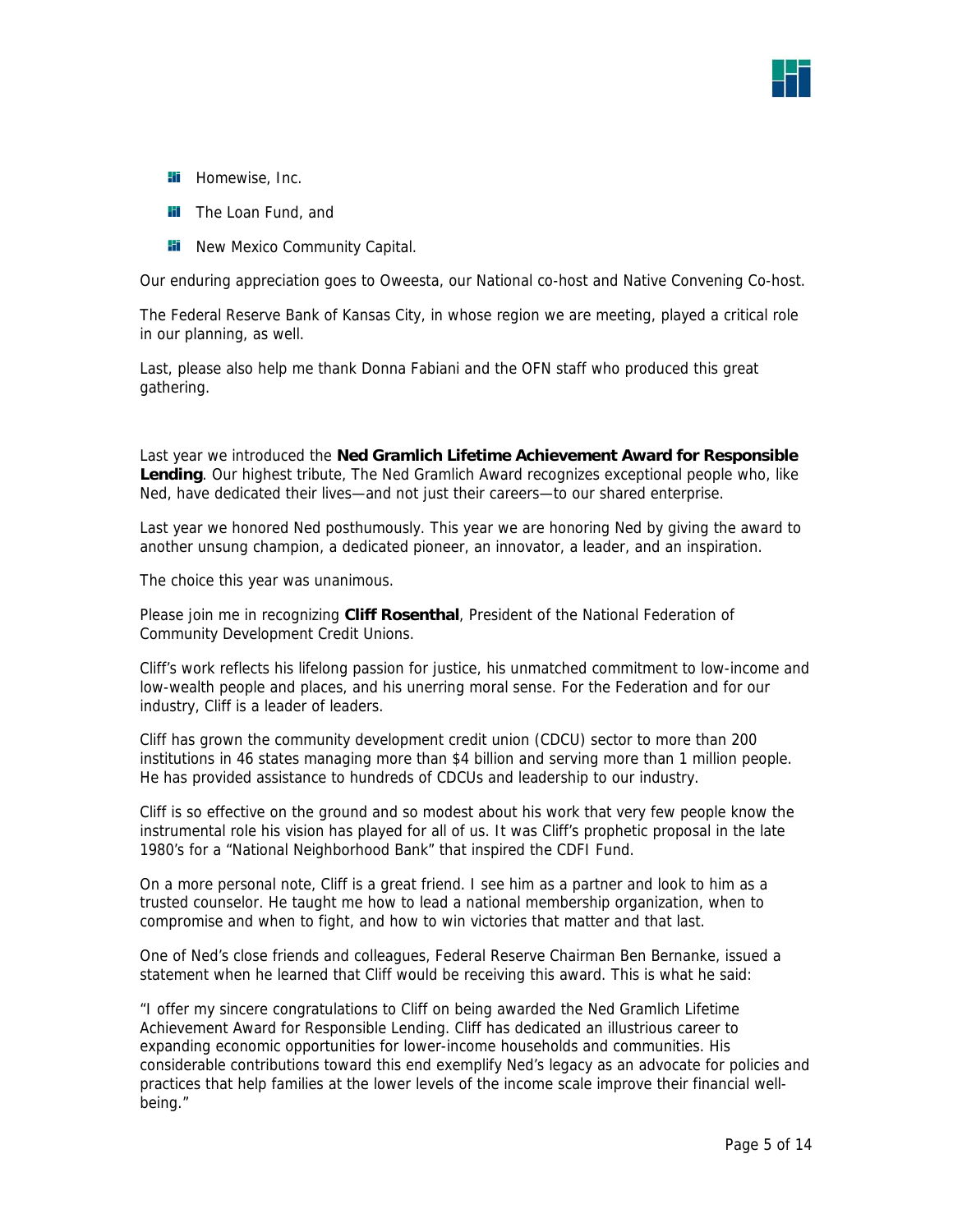

Thank you, Cliff, on behalf of everyone here and the entire opportunity finance industry. It is an honor for all of us to work by your side.

I vividly remember the beautiful July day in the summer of 1993 when Cliff and I sat with perhaps 100 others on the White House lawn watching President Clinton announce plans for the CDFI Fund.

It was almost too good to be true.

Indeed, what I remember most is the sinking feeling that that July moment was our high point. That the President's proposal would get eroded, that Congress would turn Cliff's beautiful concept and our elegant recommendations into an ugly program.

But for complex reasons that we dared not expect, we got a law—and a CDFI Fund—that was almost exactly what we asked for. In part, we were lucky. In part, we were smart. In part, we had friends in the right places.

But most of all we knew what we were doing, we did it well, and we built our policy recommendations on that. We stuck to what we knew. And we delivered.

Fifteen years and \$20 billion of financing later, we are delivering still.

I cannot talk about this moment of opportunity without thinking about how we got here.

We have met and learned together for 24 years—notably, in Waltham, Massachusetts at our organizing Conference in 1985 when we set our course; in Newark, NJ, in 1994 when we welcomed in the CDFI Fund as the marker of a new era; in 2001 in Memphis, TN, just a month after September 11, when we learned how much CDFIs can contribute when the economy and markets are in distress; and in 2004 in Chicago, immediately following the Presidential election, when we learned how important it is for us to come together to share our experiences and to plan.

But this year's conference—in the middle of an epic transformation in the economy, financial markets, and policy—is rooted in our 1990 Conference, the first one I attended.

Let me take you back there.

Fewer than 100 people met that Fall in the basement of the 4H Conference Center just outside Washington, DC. What links it to this year is a remarkable, prophetic plenary on the relationships among capital markets, public policy, and CDFIs.

To understand what happened then is to realize what we can and must do now.

The plenary discussion centered on a set of harsh questions about the economic, financial, and policy mainstream:

We asked, Would Wall Street or Capitol Hill or the White House ever notice—or care—that CDFIs exist? And, should they?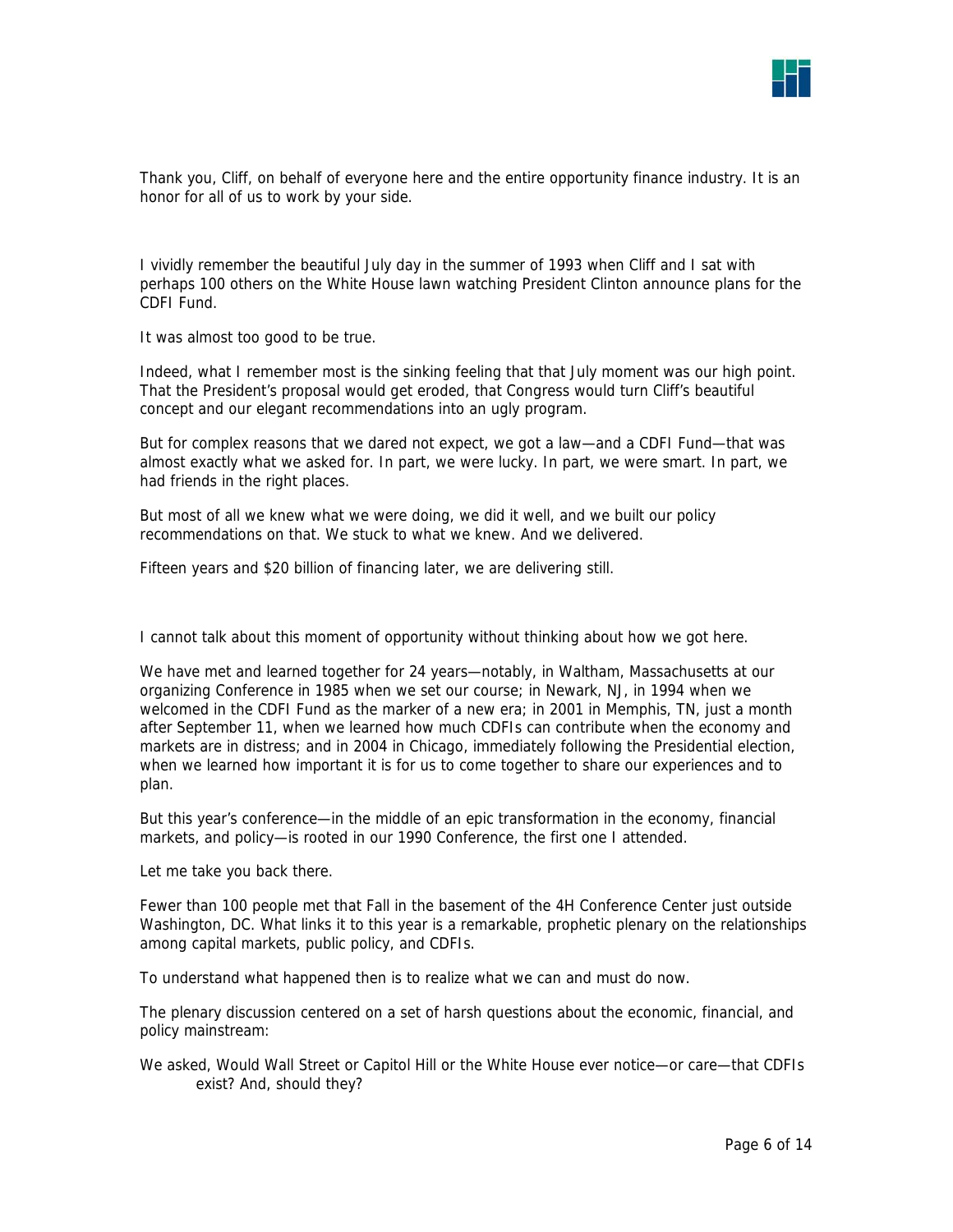

- And we asked, What would happen **when**—not if, but when—the Federal Reserve or the federal government stepped in to rescue Fannie Mae and Freddie Mac—to make explicit the implicit promise behind their federal charters.
- Last, we asked—as deregulation gained momentum—What would financial institutions do if they could choose between regulated and an un-regulated marketplaces: One choice would be a completely unregulated charter without a government safety net; The other choice for financial institutions would be a government safety net with commensurate regulations ranging from CRA to capital ratios.

That 1990 discussion anticipated by almost two decades what I believe is the defining challenge of this Conference, this year, this economic crisis, the next Congress, and—perhaps—our industry:

What must our global financial system do and be if we are working toward a sustainable and inclusive prosperity?

Or, put another way, how must the financial system as we understand it today improve to serve our core purpose of aligning capital with social, economic, and political justice?

At the time, we saw ourselves as powerless to affect change.

I found myself sitting in a room full of reluctant prophets. We lacked the institutional ego—and perhaps the track record—to believe in the power of our work and experiences.

No more.

Today we are ready and able to leverage the financial marketplace toward our core purpose … to bend the moral arc of the universe toward justice. We have an opportunity now that we did not dream possible 18 or 10 or 5 or even 1 year ago. And we have the ability to act.

The world around us has changed and, as a result, what you do and what you say has never been more important.

Today we work in an era of "bad money" with painful, empirical evidence that bad money always produces bad results. And so we face a national crisis centered on the question whether good money can defeat bad money….

I am here to say that it can and that it will … if we do all we can by doing what we do best.

I believe we will prevail. I believe we can help good money chase bad money from the marketplace.

Because we know who we are and who we are not. … Because we know what we can and should do and what we cannot and should not. … Because we deliver results.

And because we know now that we are right.

We did not know that in 1990. I believe we know that now and that others know it, too.

Now we know.

Now we know what we can do in policy.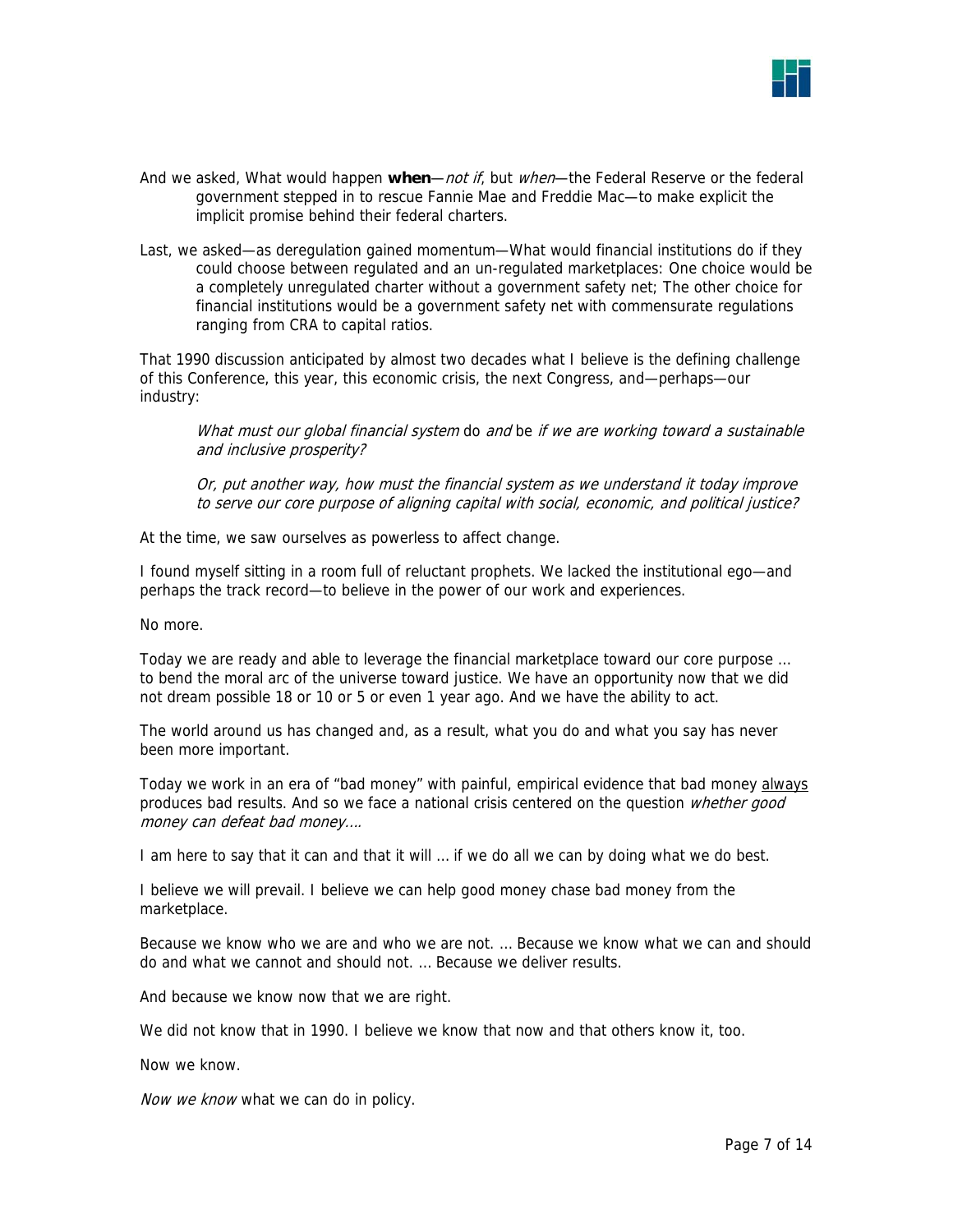

In 1992, just two years after the prophetic plenary, we started our march to the CDFI Fund which has provided almost \$1 billion in performance-based equity—and this year, to **The NEXT American Opportunity**, the remarkable effort to take the policy offensive that so many of you helped produce.

Now we know.

Now we know that, in just the last year, our policy efforts have produced the Capital Magnet Fund, CDFI access to the Federal Home Loan Bank system, better results for CDFIs in the New Markets Tax Credit Program, and a significant—albeit insufficient—increase in CDFI Fund appropriations.

Now we know that we have a seat at the table working to include CDFIs in the TARP program and to make sure CDFIs are part of new economic stimulus legislation.

Now we know that the opportunities before us are growing. They range from a federal bond guarantee program for CDFIs to a modernized and expanding Community Reinvestment Act.

Now we know what you are capable of in financing. Since 1990, you and your colleagues have originated more than \$20 billion in responsible, productive financing benefiting low-income and low-wealth people and places.

Now we know what happens when the federal government steps in—not just at Fannie and Freddie but at Bear Stearns, at Merrill Lynch, at Washington Mutual, at AIG, and at Goldman Sachs. At banks across the nation, at mutual funds, and at money market funds.

In fact, now we know how the story *starts*. We now must take our seat at the table to decide how the story should end.

As a nation, we are engaged in redefining what financial markets can and can't do, how they work, who they serve, and what role they should and should not play.

Now we know that we must play an important part in rewriting the laws and regulations that will govern the financial sector. In May, the OFN Board asked me to organize an effort to make sure we take our seat at the table. We are starting to work with a broad coalition of financial, regulatory, civil rights, consumer, and other groups, and now we know that we will not miss this moment to act.

We need to do our part to drive bad money out of the financial marketplace.

Now we know decisively what financial institutions decide when given the choice of deregulation versus regulation. Goldman Sachs, the last remaining investment bank at the time, answered that without hesitation this Fall when it chose a regulated bank charter over its investment bank business model.

And as a result, Now we know—as we have always known—something fundamentally important about public policy: Sound and prudent standards, regulations, and marketplace behavior are fundamental to strong financial markets and general economic well-being.

As we have experienced, those false prophets who promised false profits did so at great cost to themselves—we hope—and to others.

I want to underscore the meaning of what we know: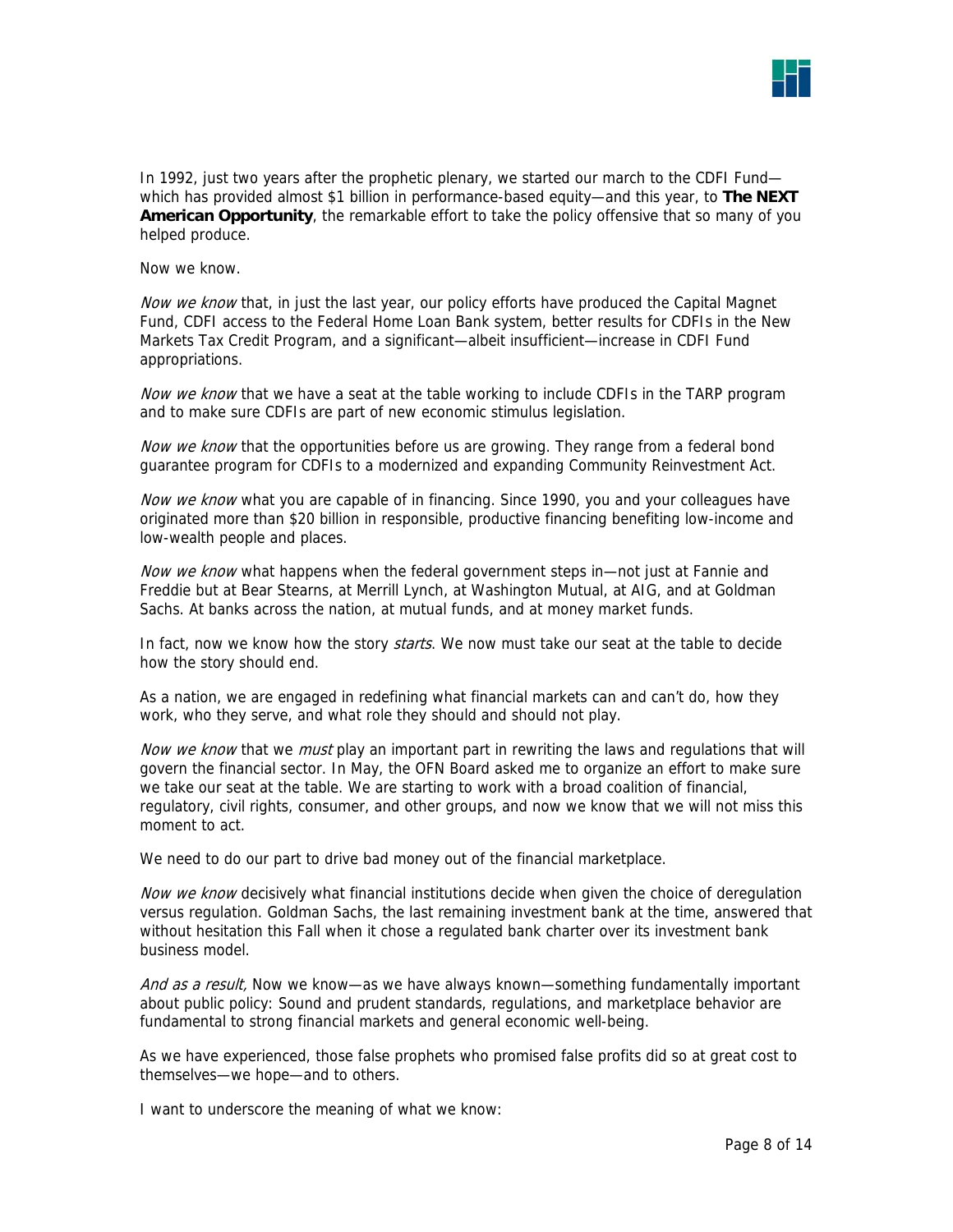

Those of us who kept to the fundamental principles of responsible credit—who were clear about our hedgehog concepts and who kept pushing on the flywheel of opportunity finance—have something important to say to policy makers and to teach to Wall Street.

So why was Washington listening to Alan Greenspan and Angelo Mozilo but not to you? What you know and what you have done is a matter of national importance.

In a year when our nation elected a former community organizer to the Presidency, when a conservative Republican President effectively nationalized the financial marketplace, and when Alan Greenspan publicly renounced his "greed is good" ideology, Now we know that nothing is impossible.

Now we know that this is a decisively a new era. It should be the era of responsible finance. It should be … our era.

If you studied economics you learned about Gresham's Law, which states that bad money always chases good money out of a marketplace. Bad money, to Gresham, is when the nominal value of an asset is materially different from its commodity, or trading, value.

The last decade or so has been a really bad "bad money" era.

From appraisals that inflated asset values to brokers who falsified borrower incomes…

From rating agencies that assigned values to securities and derivatives far greater than they could reasonably know them to be …

To investors who deluded themselves into believing that the marketplace had performed financial alchemy that spun gold out of greed …

From regulators who facilitated irresponsible lending through lax regulation and enforcement to national leaders who encouraged homeownership to excess …

From borrowers who knowingly bought homes they could not afford to lenders who maliciously and greedily introduced products that they understood were disasters waiting to happen…

We understand the problem. We know how to lend responsibly. No one knows better than you do what works and what does not work.

We do not know all the answers, but I believe in this room and in this industry that we know as well as anyone else what it will take to re-write Gresham's Law.

When we do—when we prove that good money can drive bad money out of the marketplace we'll explain what we know and call it the Law of Opportunity.

And because we know that nothing is impossible, we know that that we *can* prove Gresham wrong.

We have the standing and the knowledge to do so because for 30 years we have done what others said was impossible because we knew it was essential.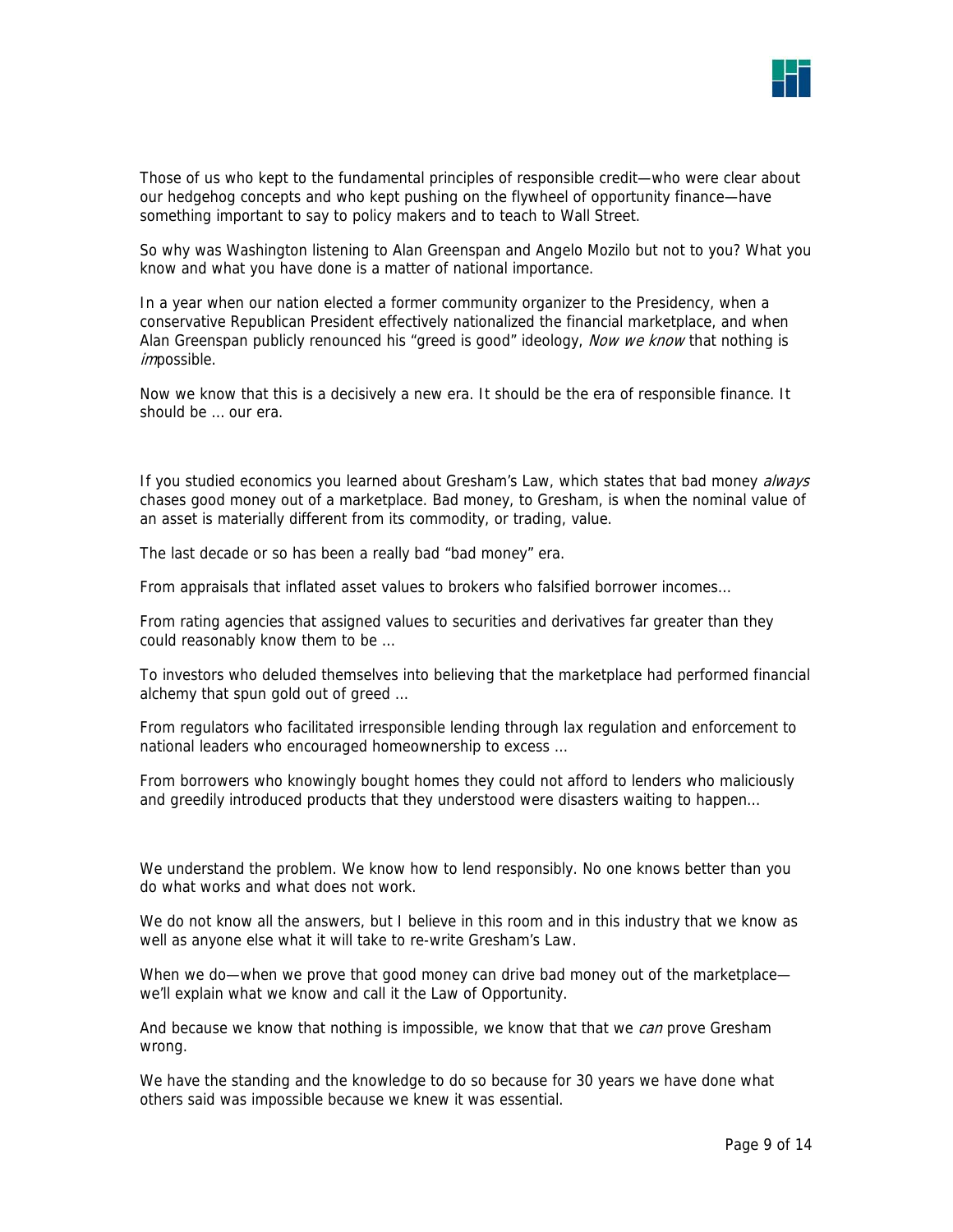

We have the strategic and tactical expertise to intervene.

We have the networks in our communities and in our business relationship and across our industry to mobilize for change.

We cannot afford to fail.

If we let Congress and the Obama Administration and the regulatory agencies implement the wrong solutions, or if we let them fix only half the problem, or—worst of all—if we fail to make it clear that repeating the past is not an option, we will be stopping short of our potential and our purpose.

I chose to do this work 18 years ago because I saw in this nascent industry the potential to make the world better one transaction at a time.

To bundle those transactions with our relationships and to put them in play in the marketplace of civic discourse and public policy.

To package our transactions, our relationships, our ideas, and our expertise into a new form of social, economic, and political security—rooted in our vision of a world where all people have the resources and opportunities to act in the best interests of their communities, themselves, and future generations.

Our opportunity now is to leverage what we know and what we do and what we stand for … into a set of changes in financial market practice, regulations, laws, and standards that will make good money the norm for our communities, our nation, and the global economy. We will do that in practice and we will do it in policy.

THIS is what it means to create transformational change grounded in a transactional business.

## So what do we do know?

Let me outline for you a set of actions to that transformational end and ask you to work with OFN to improve and to implement them.

#### First, we need to set a high performance standard for our work and the programs that serve us.

Good policies are results-oriented and results are performance-based. We cannot change government's tendency to create process-heavy solutions. We can, however, do a few things to counter the old, lowest-common-denominator approach.

- Most important, we need to continue to perform and produce as we have for the last 30 years. The world is watching us more closely than ever before. As long as we stick to what we know and deliver on what we promise, we will be fine.
- And we need to explain what works and why.
	- o We need to articulate why the CDFI Fund should be the standard for other government programs. It is performance-based, it is competitive, it is anchored by CDFI market expertise, and it leverages private capital like nobody's business.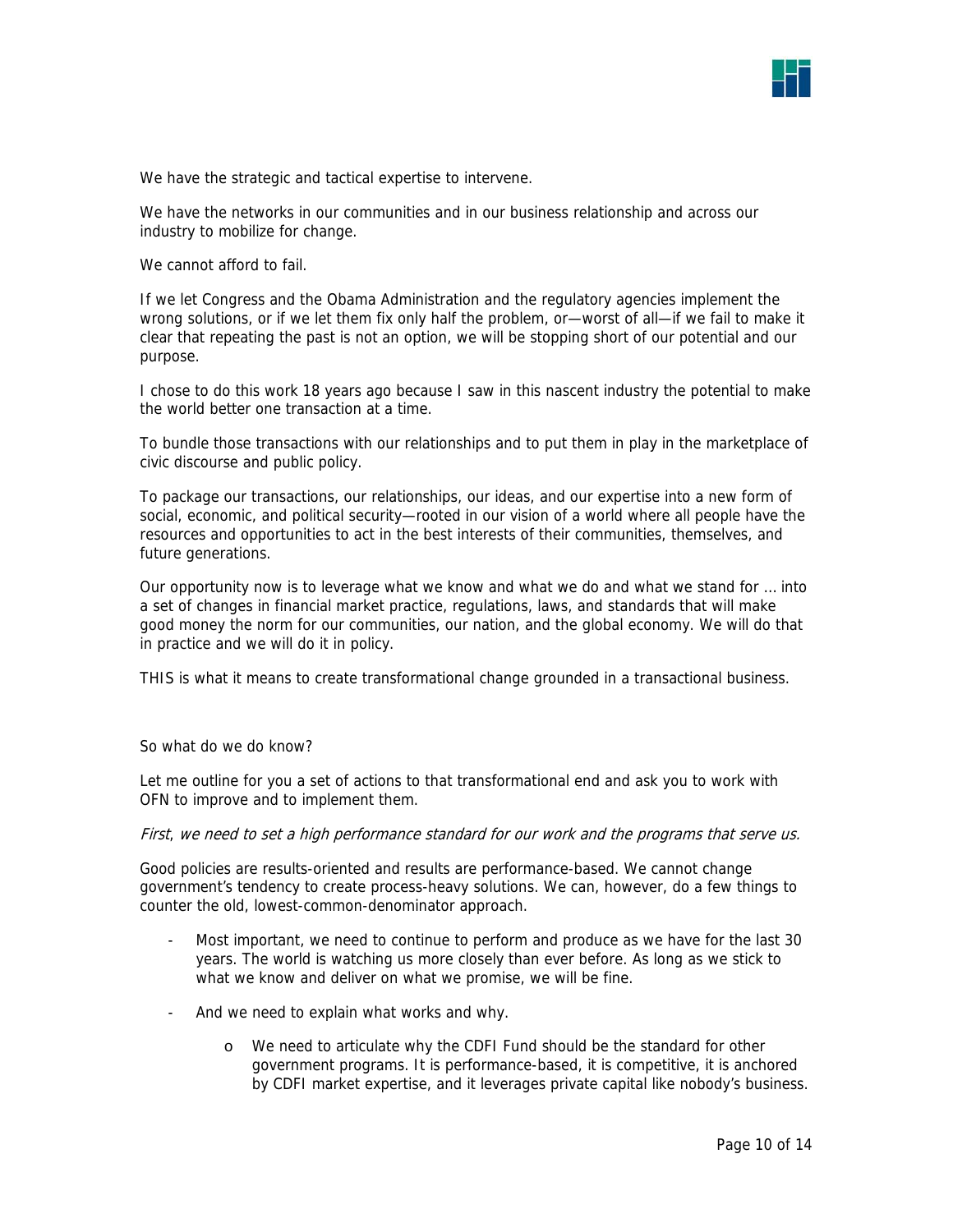

o And we need to explain again and again why responsible lending must be the standard for all lending, for reasons that should be self-evident but are not.

# Second, we need to change the deregulatory rhetoric of the last 30 years and recognize the positive role of market-based regulation in responsible finance.

For the last thirty years, we have been on the losing side of the war of words.

There are at least three things that need to happen at the federal level:

- The government needs to extend a community reinvestment responsibility to ALL financial institutions that depend on taxpayer support—and we now know that that means all financial institutions: insurance companies, mutual funds, money market funds, investment banks (if there are any), and others. Investing in opportunity markets is a good thing, not a burden.
- Regulators and others need to re-think risk. For 30 years, we have been told that CDFIs are high-risk. Risk is a practical devil that quietly settles in around lax thinking, lack of discipline, avoidable errors, oversights, greed, and overconfidence. This new thinking needs to recognize that risk is a threat in theory but a danger in practice. CDFIs are good at intervening between theory and practice.
- Financial services policy needs to establish a level playing field. We cannot have effective regulatory policy otherwise. This is true for institutional and product risk across financial institution types at least as much as it is for CRA. It is the only way to manage systemic risk—exactly what the markets and the government failed to do for the last decade.

Third, We need to realize our value in the financial system. If CDFIs are the tail to the financial services industry's dog, maybe it's time we did some wagging.

When we started some 30 years ago, we were a solution to an "access to credit" problem on the margins. For much of the last decade, we were a solution to a "cost of credit" problem. Now we are again an "access to credit" solution … with a much expanded role.

We can help in at least two ways:

- Much as we did through the mid-1990s, we can be the fulcrums on which traditional credit levers rest. We can leverage financing where mainstream lenders and investors are reluctant to go.
- We can be "lighthouse lenders" helping the "big boats" of capital avoid hidden dangers and pointing the way to productive ports. Our market knowledge is more valuable than ever. We should not hesitate to share it in the interest of increasing capital flows to the markets we are serving. And we should not be reluctant to expect to be compensated for the value we provide. CDFIs often function as the market research and development arm for the financial market. It is time to structure formal business relationships that value this function.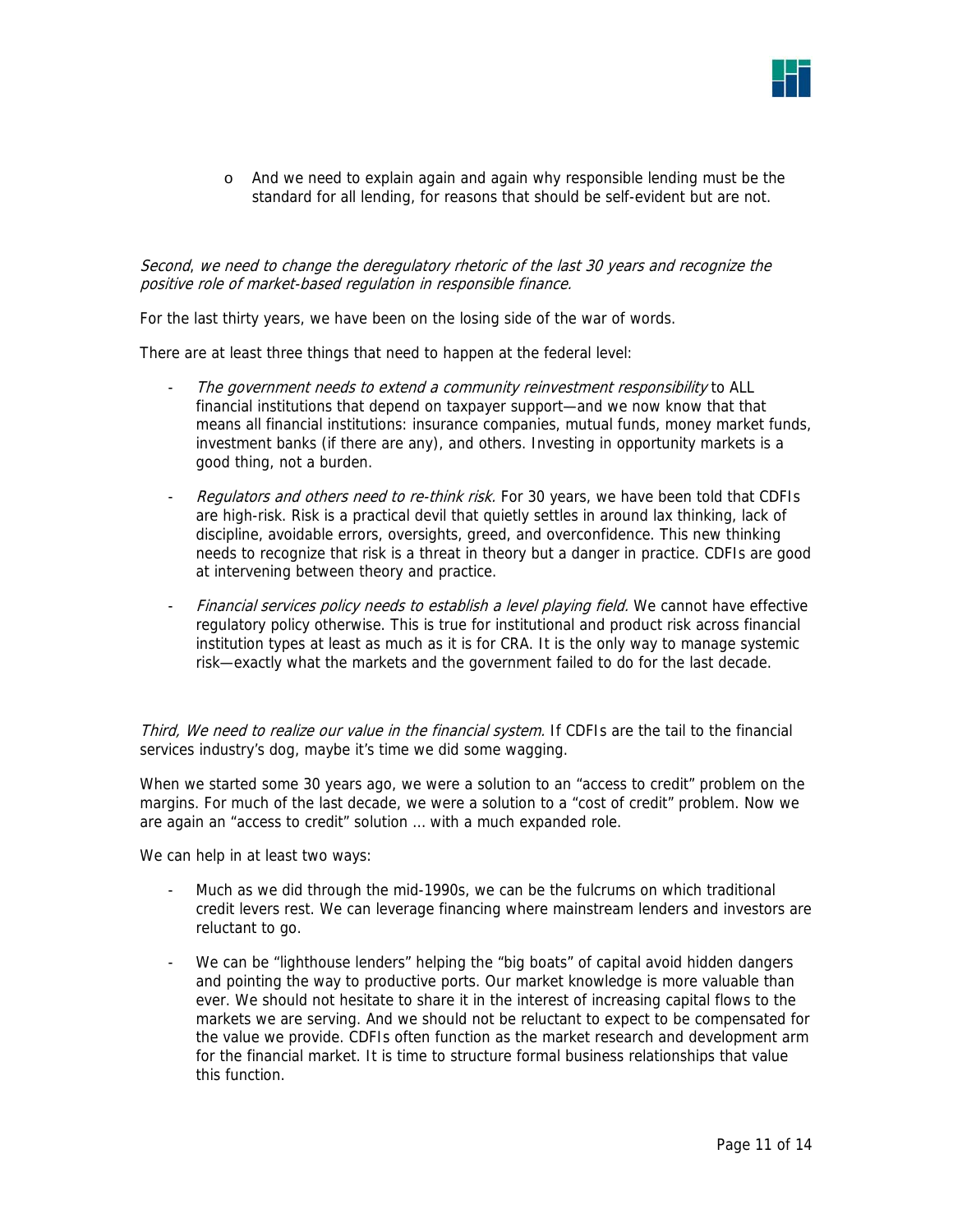

## Fourth, Congress and the White House needs to invest IN A BIG WAY in opportunity finance.

Here are six things the federal government should do right away:

- 1. Appropriate at least \$250 million annually to The CDFI Fund, including support for the expansion of the Native CDFI sector and small and emerging CDFIs.

The appropriations should incorporate at least two statutory changes:

- o The Fund should establish an "innovation bank" based on the concept that Jeremy Nowak presented in **The NEXT American Opportunity**. R&D is one of the things that CDFIs cannot easily pay for from fee and spread income yet it is one thing we do exceedingly well and where we create unique value.
- o In addition, the Fund needs to be able to distribute a mix of small and large investments in support of high-volume CDFIs and high-volume financing systems; the 1994 cap of \$5 million over three years made sense then; it is inadequate as appropriations rise sharply.
- 2. The CDFI Fund must continue to use New Markets Tax Credits to support CDFIs and other financial institutions that maximize long-term social and economic impact to communities.
- 3. Congress should appropriate at least \$165 million to the newly created Capital Magnet Fund—with a corresponding appropriation of at least \$335 million to the Affordable Housing Trust Fund—as part of a short-term economic stimulus program.
- 4. The Treasury Department must open TARP to all CDFIs. At least \$1 billion out of \$700 billion should support CDFIs. In addition, Treasury must require banks that receive TARP investments to support and partner with CDFIs on a performance basis.
- 5. The Federal Housing Finance Agency should open the Federal Home Loan Banks to CDFI membership and capital access in the first quarter of 2009. The Home Loan Banks can provide a rare source of liquidity to some, perhaps many, CDFIs. Last year, Congress authorized this and now the FHFA must implement it quickly.
- 6. Congress should approve OFN's legislation to create a federal bond guarantee for CDFIs. In its current form, our bond bill would generate \$1 billion of affordable, 40-year debt each year for five years—\$5 billion in total.

Those four broad steps—high standards, responsible regulation, CDFI value, and federal investment—are necessary and would make a significant difference. But each of them alone and all of them together are incremental changes.

We need transformational change if we are going to prove Gresham wrong. President Obama could change the game with a stroke of his Presidential pen on January  $20<sup>th</sup>$ .

#### Here's how:

President Obama can, and should, issue an executive order directing federal agencies to implement within 30 days a policy based on what I call the Opportunity Principle: That it is an affirmative fiduciary responsibility of all financial institutions to invest in CDFIs, in particular, and Opportunity Finance, in general.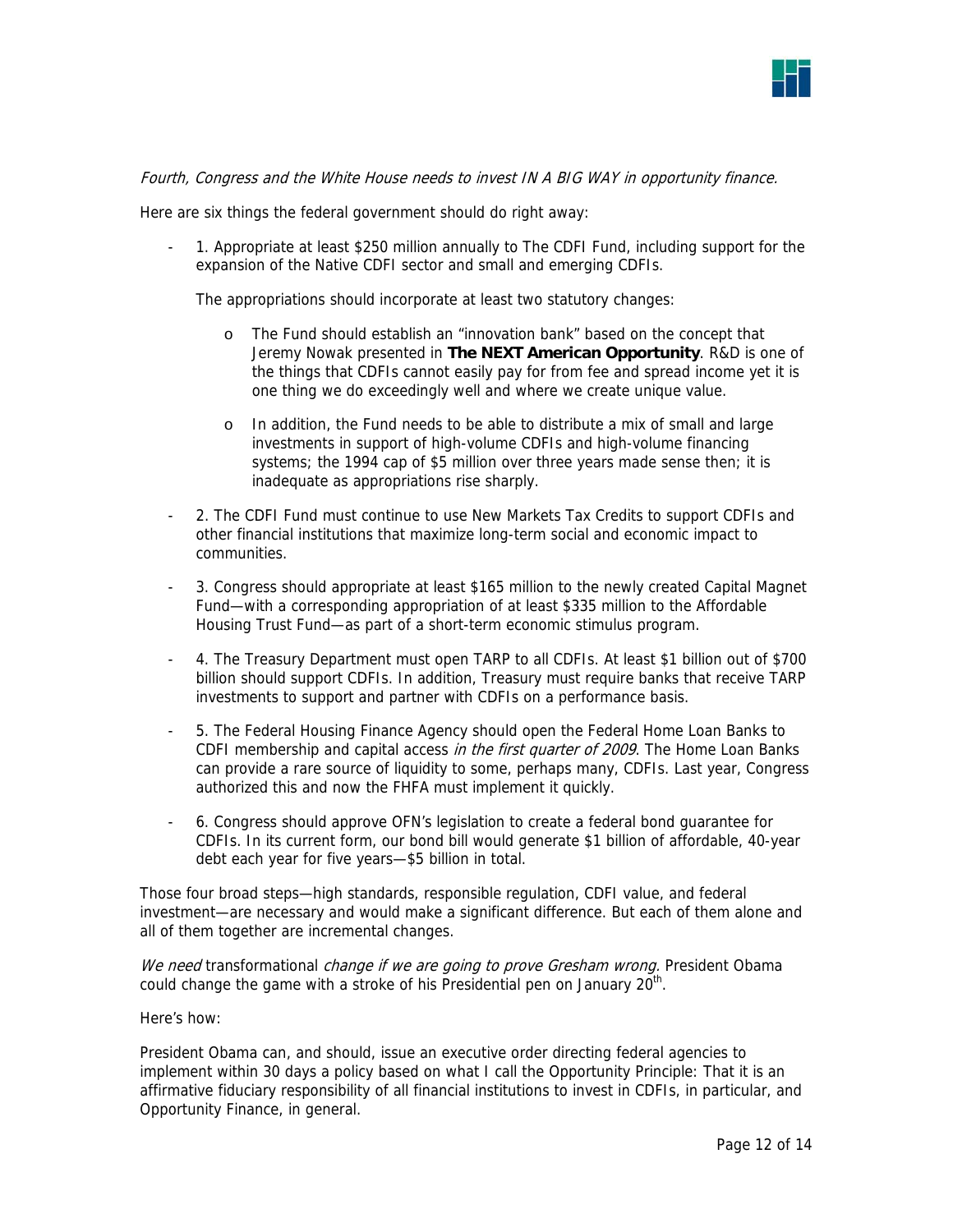

This policy would spur tens of billions of dollars of private financing at affordable rates into CDFIs that would, in turn and over time, generate hundreds of billions—perhaps trillions—of dollars of new financing benefiting low-income and low-wealth people and places. This alone would make it possible for opportunity finance to help push bad money out of the market and restore a "good money" economy.

A similar and equally simple policy change effectively created the venture capital industry.

To be specific, the policy I am suggesting would require that all financial institutions must invest at least one-tenth of one percent ( $1/10<sup>th</sup>$  of 1%) of their assets under management in CDFIs and opportunity finance. Failure to comply would be a breach of their fiduciary responsibilities. No exceptions. The financing would be at rates and on terms that CDFIs can use productively.

It is a logical, reasonable, and necessary next step.

It is a simple but transformational stride toward our core purpose of aligning capital with social, economic, and political justice.

It would be the defining principle of a new era in which good money pushes bad money out of our economy … where responsible finance replaces irresponsible finance … and where hope and opportunity supplants greed and division.

It is what we, the opportunity finance system, can do to help fix a deeply troubled world.

I hear a lot of talk these days about the "Joshua Generation." Joshua led the Israelites into the Promised Land after Moses died. The reference today is to President-elect Obama as "Joshua" to Dr. King's Moses.

We tend to think about the Promised Land in irrationally exuberant terms. But in Joshua's generation, the Promised Land was a place of violence and division, as it remains today.

Let's be brutally honest: We know now that the challenges we face as a nation and a world are overwhelming and frightening. And we know our industry's role in fostering progress—real, sustainable solutions—is limited. We can only do so much.

But I believe that our role is greater than we sometimes want to allow because opportunity carries the heavy weight of responsibility. It is one thing to see ourselves as responsible for local communities and something else altogether to bear the weight of our nation's social, economic, and political well-being.

But that IS our responsibility, and our opportunity.

Nothing about our work is easy or simple. We are small players in a big-money, high-stakes game. But we can prevail. And we know how, because Jim Collins told us how this morning.

We need to be clear with ourselves and with our organizations what should never change and what must change to stimulate progress. What is core and what is not core. Right now, we need to decide what each of us individually and all of us together can do to push bad money out of the marketplace.